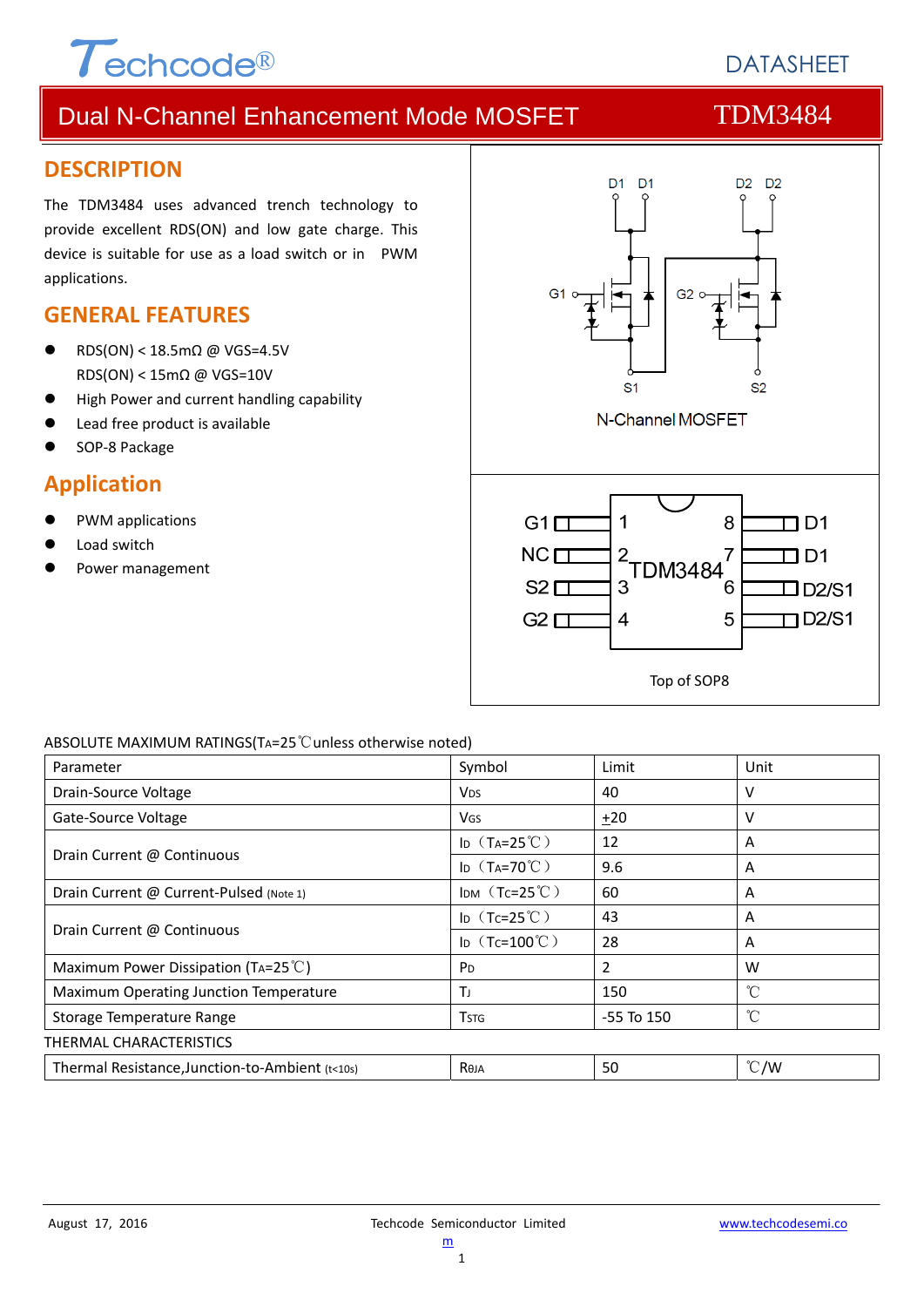

### **ELECTRICAL CHARACTERISTICS (TA=25**℃**unless otherwise noted)**

| Parameter                                 | Symbol                  | Condition                                            | Min                      | Typ                      | Max                      | Unit      |  |  |  |
|-------------------------------------------|-------------------------|------------------------------------------------------|--------------------------|--------------------------|--------------------------|-----------|--|--|--|
| OFF CHARACTERISTICS                       |                         |                                                      |                          |                          |                          |           |  |  |  |
| Drain-Source Breakdown Voltage            | <b>BV<sub>DSS</sub></b> | VGS=0V ID=250µA<br>40                                |                          | $\overline{\phantom{a}}$ | $\overline{\phantom{a}}$ | $\vee$    |  |  |  |
| Zero Gate Voltage Drain Current           | <b>l</b> <sub>DSS</sub> | VDS=32V,VGS=0V                                       |                          |                          | $\mathbf{1}$             | $\mu$ A   |  |  |  |
| Gate-Body Leakage Current                 | <b>IGSS</b>             | VGS=±20V,VDS=0V                                      | $\overline{a}$           | $\blacksquare$           | ±10                      | $\mu$ A   |  |  |  |
| <b>ON CHARACTERISTICS (Note 2)</b>        |                         |                                                      |                          |                          |                          |           |  |  |  |
| <b>Gate Threshold Voltage</b>             | VGS(th)                 | V <sub>DS</sub> =VGS, I <sub>D</sub> =250µA          | 1.4                      | 1.7                      | 2.5                      | $\vee$    |  |  |  |
| Drain-Source On-State Resistance          | R <sub>DS</sub> (ON)    | VGS=4.5V, ID=8A                                      | $\overline{a}$           | 14.6                     | 18.5                     | $m\Omega$ |  |  |  |
|                                           |                         | VGS=10V, ID=15A                                      | $\overline{a}$           | 11                       | 15                       | $m\Omega$ |  |  |  |
| <b>DYNAMIC CHARACTERISTICS (Note4)</b>    |                         |                                                      |                          |                          |                          |           |  |  |  |
| Input Capacitance                         | Ciss                    | VDS=20V, VGS=0V, F=1.0MHz                            | $\overline{\phantom{a}}$ | 700                      | $\overline{\phantom{a}}$ | PF        |  |  |  |
| <b>Output Capacitance</b>                 | Coss                    |                                                      | $\overline{\phantom{a}}$ | 191                      | $\mathbb{L}$             | PF        |  |  |  |
| Reverse Transfer Capacitance              | Crss                    |                                                      | $\overline{a}$           | 30                       | $\blacksquare$           | PF        |  |  |  |
| <b>SWITCHING CHARACTERISTICS (Note 3)</b> |                         |                                                      |                          |                          |                          |           |  |  |  |
| Turn-on Delay Time                        | $td($ on $)$            | $VDS=20V$ , RL=20 $\Omega$ , VGEN=10V, RG=6 $\Omega$ | $\blacksquare$           | 10                       | $\Box$                   | nS        |  |  |  |
| Turn-on Rise Time                         | tr                      | $ID=1A$                                              | $\overline{\phantom{a}}$ | 6.6                      | $\blacksquare$           | nS        |  |  |  |
| Turn-Off Delay Time                       | td(off)                 |                                                      |                          | 18                       | $\overline{a}$           | nS        |  |  |  |
| Turn-Off Fall Time                        | tf                      |                                                      | L.                       | 12                       | $\overline{a}$           | nS        |  |  |  |
| <b>Total Gate Charge</b>                  | $Q_g$                   | VDS=20V,ID=15A,VGS=4.5V                              |                          | 5.1                      |                          | nC        |  |  |  |
| Gate-Source Charge                        | Qgs                     |                                                      | $\blacksquare$           | 2.9                      | $\overline{a}$           | nC        |  |  |  |
| Gate-Drain Charge                         | Qgd                     |                                                      | L.                       | 1.1                      | $\overline{a}$           | nC        |  |  |  |
| Body Diode Reverse Recovery Time          | Trr                     | IF=5A, $dI/dt=100A/\mu s$                            |                          | 18.8                     | $\overline{a}$           | nS        |  |  |  |
| Body Diode Reverse Recovery Charge        | Qrr                     |                                                      |                          | 4.5                      | $\overline{a}$           | nC        |  |  |  |
| DRAIN-SOURCE DIODE CHARACTERISTICS        |                         |                                                      |                          |                          |                          |           |  |  |  |
| Diode Forward Voltage (Note 2)            | <b>V<sub>SD</sub></b>   | VGS=0V, Is=20A                                       | L.                       | 0.8                      | 1.1                      | $\vee$    |  |  |  |

NOTES:

1. Pulse width limited by max. junction temperature.

2. Pulse Test: Pulse Width  $\leq 300$ μs, Duty Cycle  $\leq 2\%$ .

3. Guaranteed by design, not subject to production testing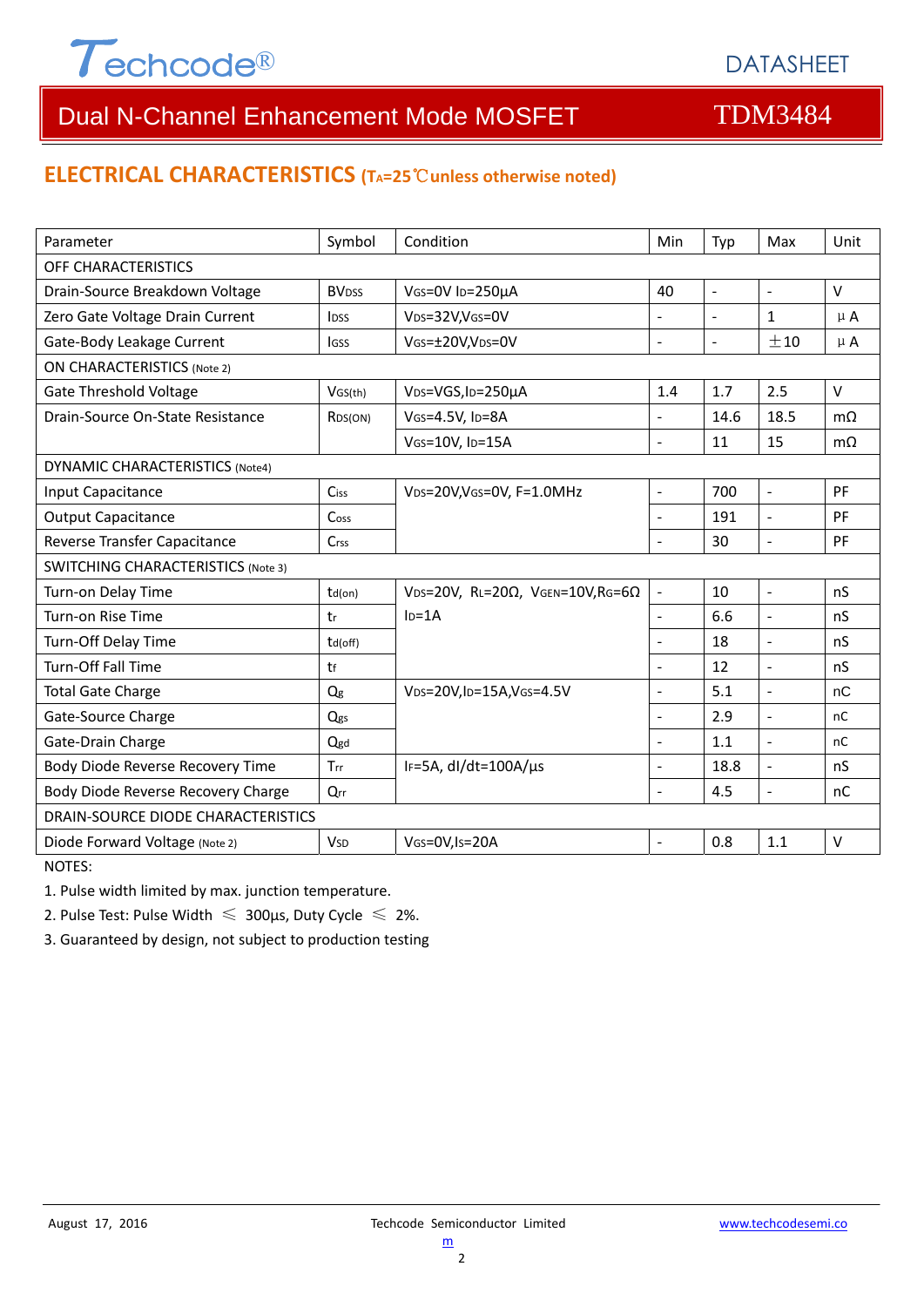

### **Typical Operating Characteristics**



#### **Power Dissipation**



### **Thermal Transient Impedance**



#### **Drain Current**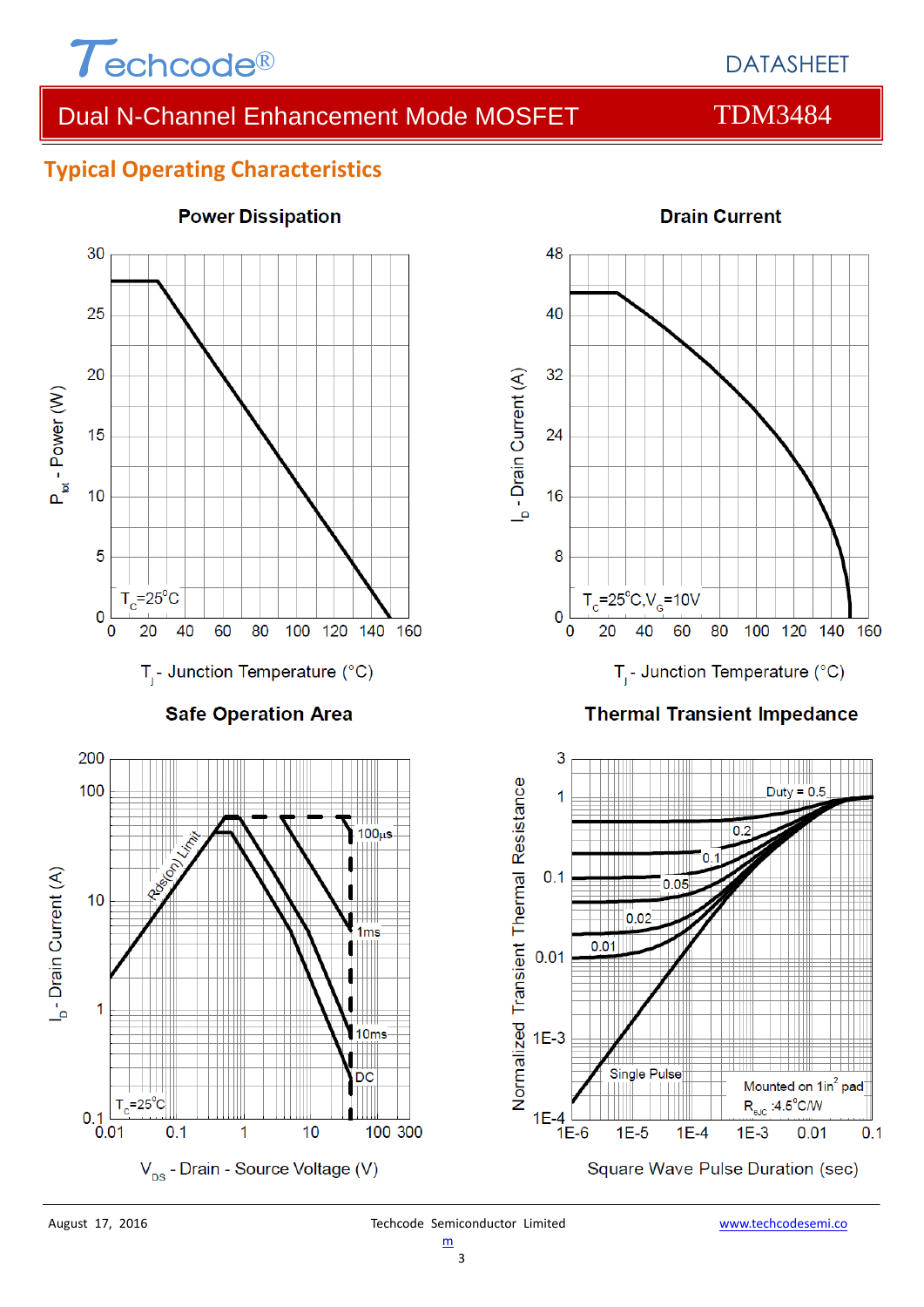

# **Typical Operating Characteristics(Cont.)**



#### **Safe Operation Area**



Square Wave Pulse Duration (sec)

### **Drain-Source On Resistance**



### **Thermal Transient Impedance**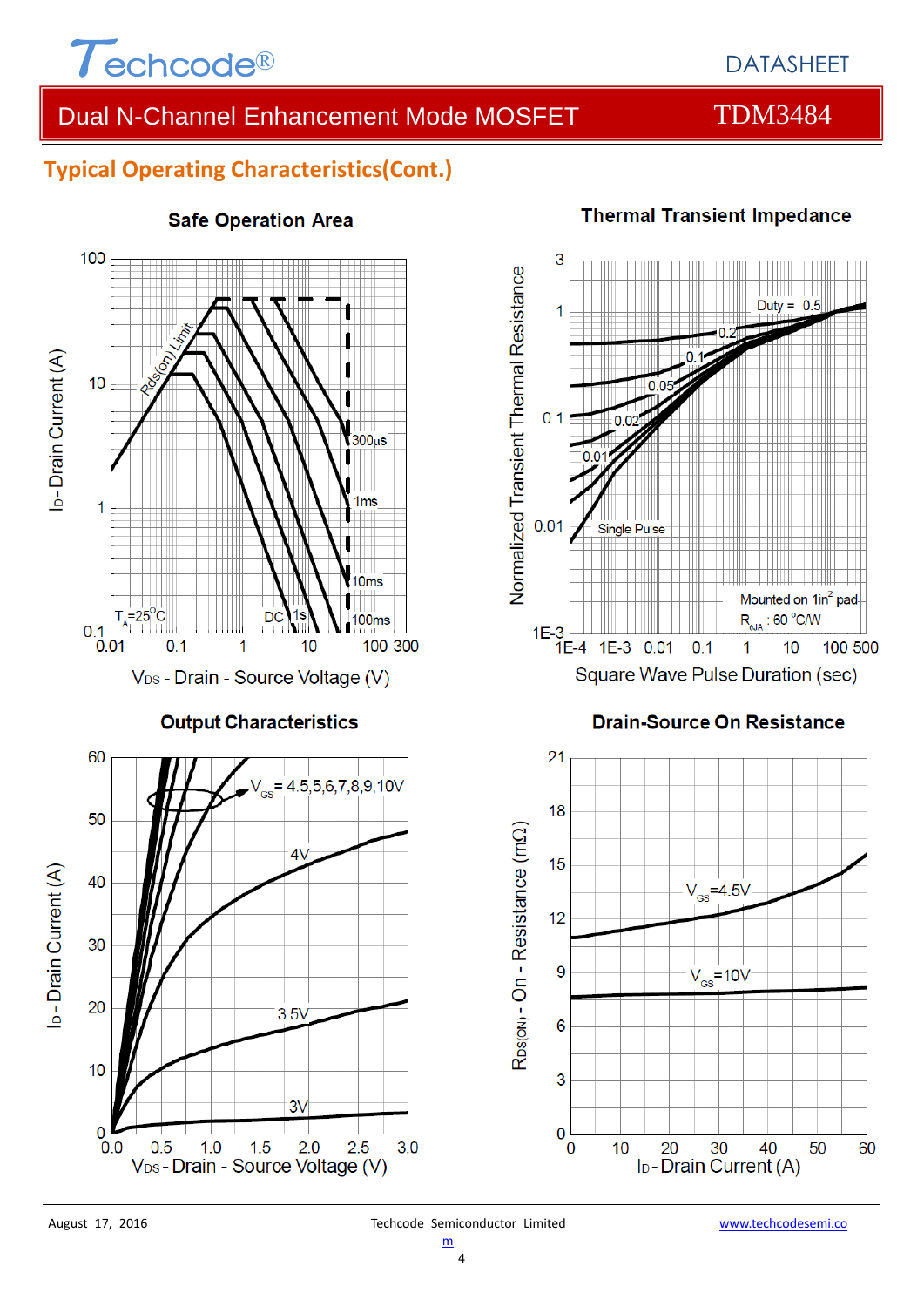

# DATASHEET

# Dual N-Channel Enhancement Mode MOSFET TDM3484

# **Typical Operating Characteristics(Cont.)**



#### **Drain-Source On Resistance**





#### **Source-Drain Diode Forward**

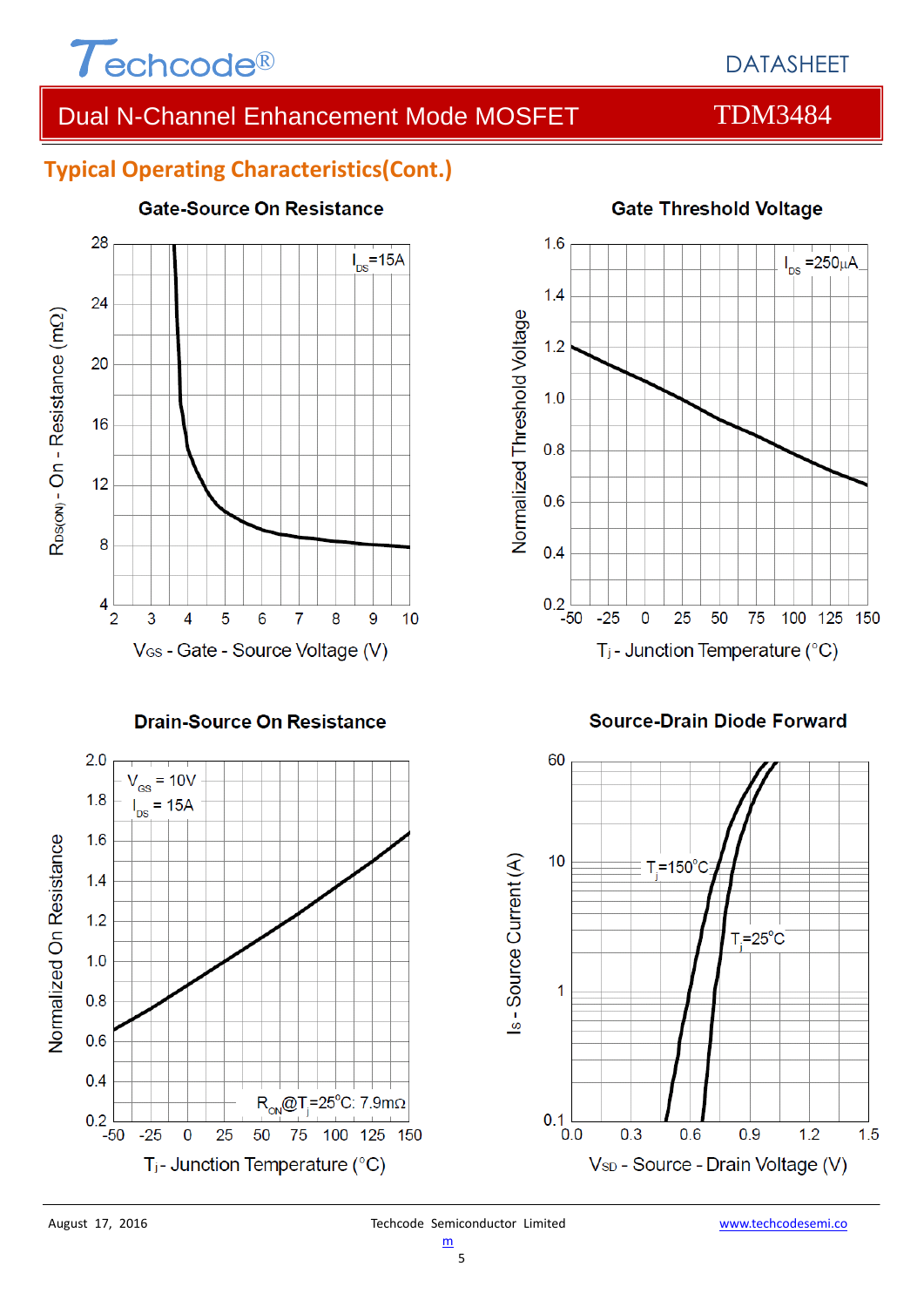

# DATASHEET

# Dual N-Channel Enhancement Mode MOSFET TDM3484

# **Typical Operating Characteristics(Cont.)**



#### Capacitance

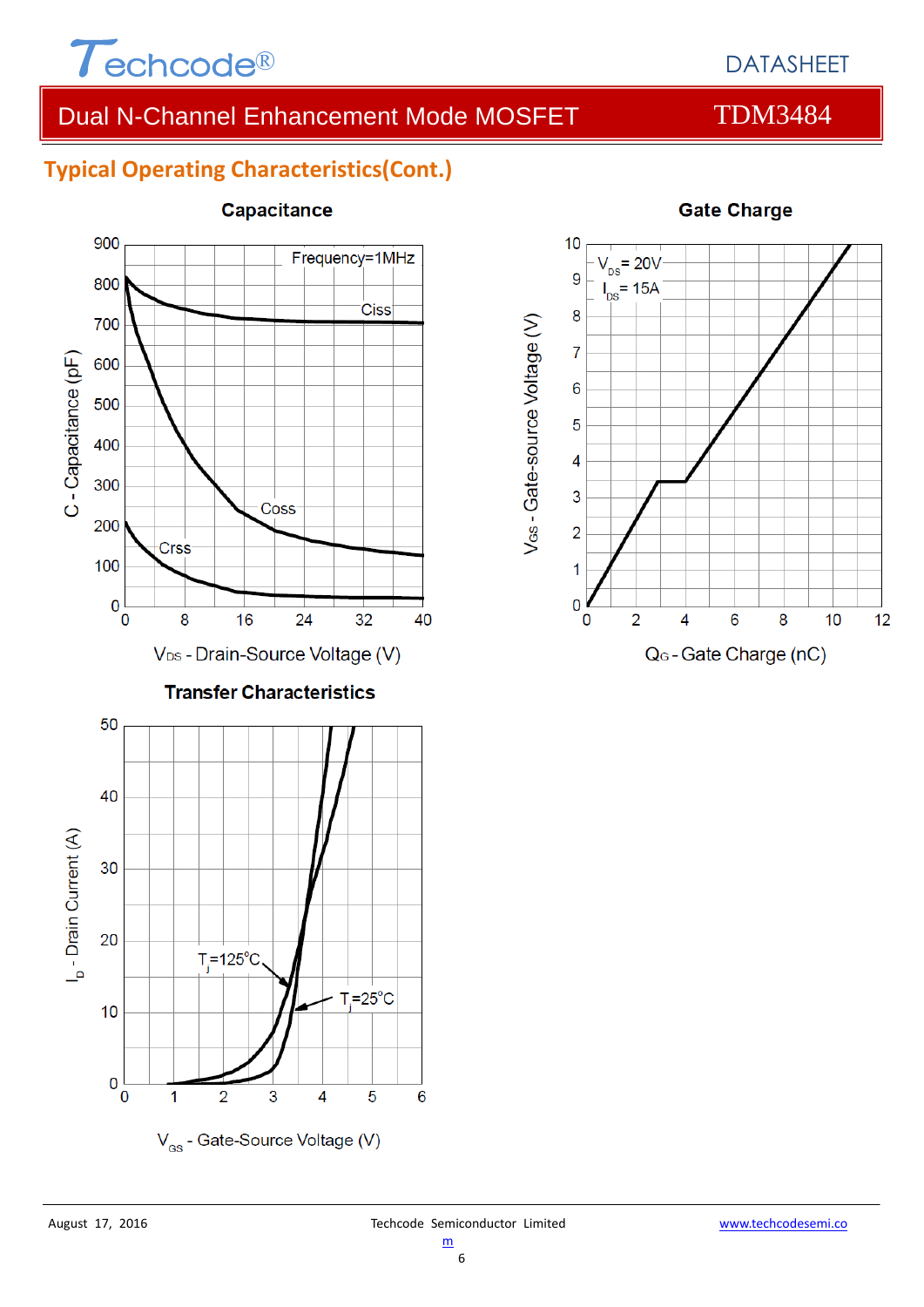

# **Package Information**

SOP-8 Package



| Symbol         | Dimensions In Millimeters |       | Dimensions In Inches |       |  |
|----------------|---------------------------|-------|----------------------|-------|--|
|                | Min                       | Max   | Min                  | Max   |  |
| A              | 1.350                     | 1.750 | 0.053                | 0.069 |  |
| A1             | 0.100                     | 0.250 | 0.004                | 0.010 |  |
| A2             | 1.350                     | 1.550 | 0.053                | 0.061 |  |
| b              | 0.330                     | 0.510 | 0.013                | 0.020 |  |
| C              | 0.170                     | 0.250 | 0.006                | 0.010 |  |
|                | 4.700                     | 5.100 | 0.185                | 0.200 |  |
| F              | 3.800                     | 4.000 | 0.150                | 0.157 |  |
| E <sub>1</sub> | 5.800                     | 6.200 | 0.228                | 0.244 |  |
| e              | 1.270 (BSC)               |       | 0.050(BSC)           |       |  |
|                | 0.400                     | 1.270 | 0.016                | 0.050 |  |
|                | 0°                        | 8°    | $0^{\circ}$          | 8°    |  |

7

c

 $\boldsymbol{\theta}$ 

DATASHEET